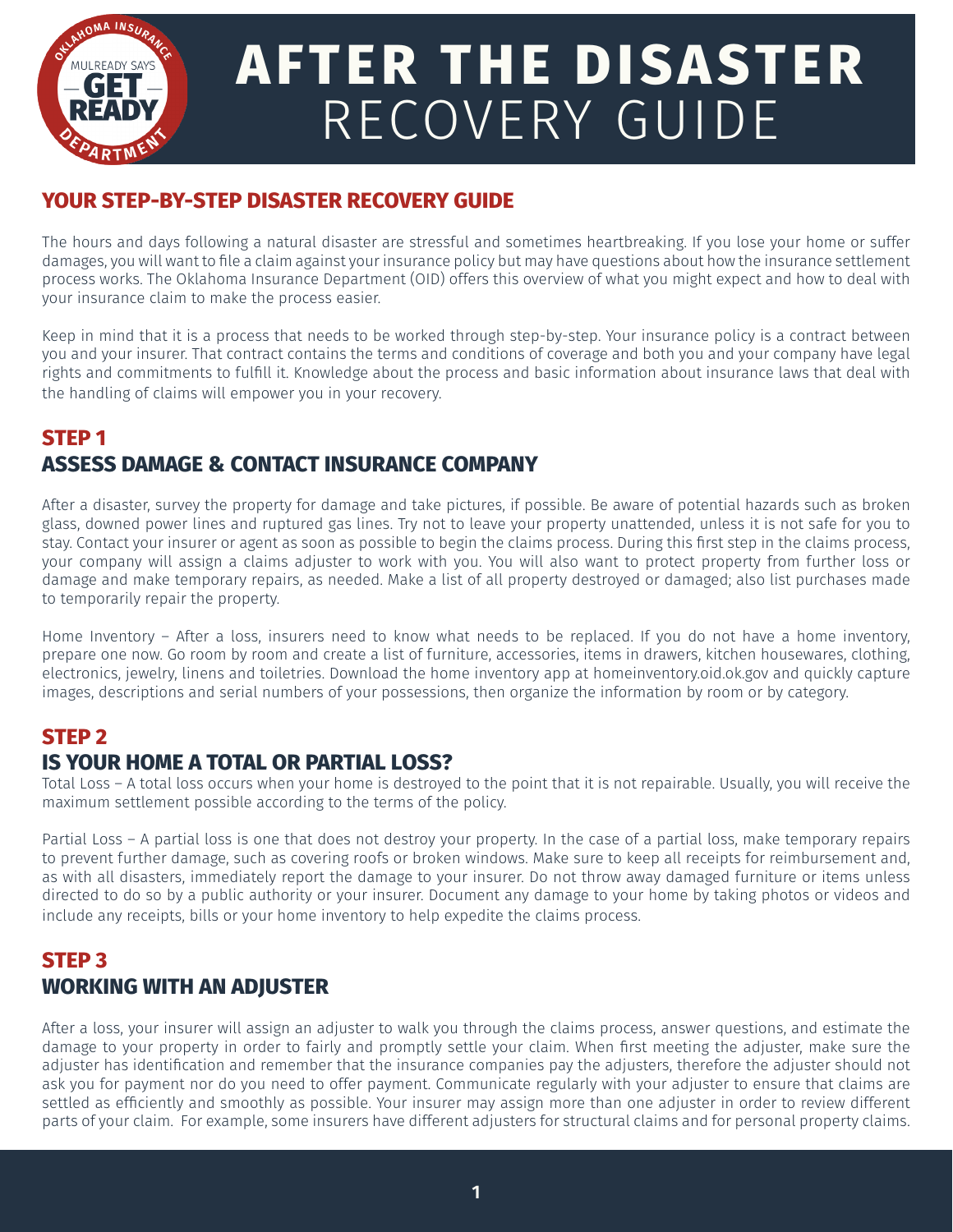# **AFTER THE DISASTER** RECOVERY GUIDE

Public adjusters are independent of your insurer and are business individuals who often solicit business after a major catastrophe like a tornado. A public adjuster will help a homeowner document the loss, schedule inspections and negotiate settlement amount(s) for a fee that comes out of the settlement with the insurer. If you choose to use a public adjuster, make sure the adjuster is licensed and provides a written contract for services. Review that contract carefully before signing.

#### **DEBRIS REMOVAL**

Coverage for removal of debris is automatically provided in a standard homeowners insurance policy. Compensation for debris removal is included in the cost of rebuilding the structure of a home and covers reasonable expenses for removal of debris following a covered event. Structural rebuilding and debris removal is covered up to the amount the home is insured for. If costs exceed policy limits, some policies will pay an additional amount to cover debris removal. Homeowners are not compensated if debris removal is completed by volunteers, a charitable organization or local government.

Work with your insurance company or agent to understand debris removal coverage. Often, local governments will help homeowners find reputable and experienced vendors to clear property in a timely manner.

#### **STEP 4 SCOPE OF WORK**

Your claims adjuster will work with you and your contractor to develop what is called a Scope of Work. This is a detailed building plan used to reconstruct your home based on a review of your previous floor plan, square footage and interior finish items such as flooring, counter tops, cabinetry, molding and plumbing. Homeowners insurance with replacement cost coverage will cover the cost of rebuilding your home with materials of like kind and quality, subject to the limits and terms of your insurance policy.

# **STEP 5 INSURANCE PAYMENTS & TYPES OF COVERAGE**

It is important to know what each payment you receive is for as your homeowners insurance policy will include several separate coverages, often leading to receipt of different checks for different parts of your loss. The most common coverages are discussed below.

Additional Living Expenses or ALE: Covers temporary living expenses of a separate residence while you rebuild and may also provide for food, clothing and toiletries. Keep all receipts for reimbursement. ALE does not cover all living expenses, but often covers the increase over normal living expenses.

Coverage A: Covers the cost of rebuilding your home.

Coverage B: Covers detached structures such as an outbuilding, and is generally a percentage of the Coverage A limit.

Coverage C: Covers the contents and personal possessions in your home and is generally a percentage of the Coverage A limit.

Another common, but optional, coverage is a "floater" for specific high value items, such as jewelry, computer or photography equipment, or firearms. This coverage typically broadens the policy's coverage for those specific items beyond what is included in Coverage C discussed above.

Note that if your car is damaged while in your garage or carport, it is covered by your automobile policy, not your homeowners policy. You will have to file a claim for the car under your automobile policy.

Understand your policy. Do you have a replacement cost policy? Replacement cost policies generally provide for the repair or replacement of damaged personal property items. Or do you have an actual cash value policy? Actual cash value policies only provide reimbursement for the depreciated value of your covered personal property.